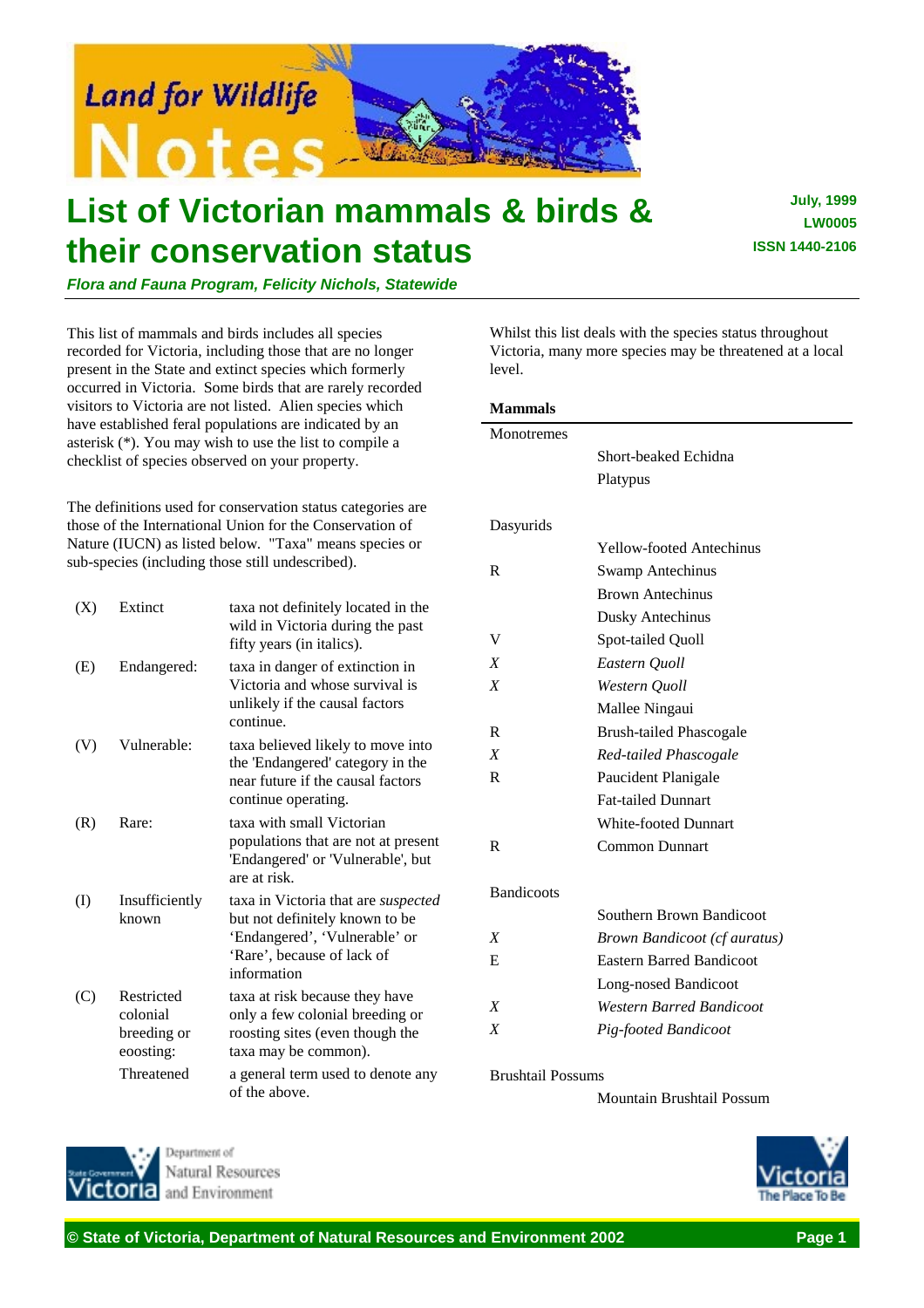|                         | Common Brushtail Possum         | $\mathsf{C}$     | Eastern Horseshoe-bat                             |
|-------------------------|---------------------------------|------------------|---------------------------------------------------|
| Pygmy-possums           |                                 | Sheathtail-bats  |                                                   |
|                         | Feathertail Glider              | I                | Yellow-bellied Sheathtail-bat                     |
| V                       | Mountain Pygmy-possum           |                  |                                                   |
|                         | Western Pygmy-possum/           | Freetail-bats    |                                                   |
|                         | Little Pygmy-possum             |                  | southern freetail bat <sup>#</sup> (long penis    |
|                         | Eastern Pygmy-possum            | I                | southern freetail bat <sup>#</sup> (short penis)  |
|                         |                                 |                  | southern freetail bat <sup>#</sup> (eastern form) |
| Gliders and Ringtails   |                                 |                  | White-striped Freetail Bat                        |
| E                       | Leadbeater's Possum             |                  | # yet to be officially named                      |
|                         | Yellow-bellied Glider           |                  |                                                   |
|                         | Sugar Glider                    | Vesper Bats      |                                                   |
| V                       | Squirrel Glider                 |                  | Gould's Wattled Bat                               |
|                         | Greater Glider                  |                  | Chocolate Wattled Bat                             |
|                         | Common Ringtail Possum          |                  | <b>Inland Forest Bat</b>                          |
| Rat Kangaroos           |                                 |                  | Southern Forest Bat                               |
| Ε                       | Long-footed Potoroo             |                  | Large Forest Bat                                  |
|                         | Long-nosed Potoroo              |                  | Little Forest Bat                                 |
|                         |                                 | $\mathsf{C}$     | Common Bent-wing Bat                              |
| <b>Bettongs</b>         |                                 | R                | Large-footed Myotis                               |
| X                       | <b>Rufous Bettong</b>           |                  | Lesser Long-eared Bat                             |
| Χ                       | <b>Tasmanian Bettong</b>        |                  | Gould's Long-eared Bat                            |
| Χ                       | <b>Brush-tailed Bettong</b>     | I                | Greater Long-eared Bat                            |
|                         |                                 |                  | Eastern False Pipistrelle                         |
| Kangaroos and Wallabies |                                 |                  | <b>Inland Broad-nosed Bat</b>                     |
|                         | Western Grey Kangaroo           |                  | Eastern Broad-nosed Bat                           |
|                         | Eastern Grey Kangaroo           |                  |                                                   |
| R                       | Eastern Wallaroo                | Rats and Mice    |                                                   |
|                         | Red-necked Wallaby              |                  | <b>Water Rat</b>                                  |
| X                       | Toolache Wallaby                | $\mathbb{R}$     | <b>Broad-toothed Rat</b>                          |
|                         | Red Kangaroo                    | X                | White-footed Rabbit-rat                           |
| Ε                       | Brush-tailed Rock-wallaby       | X                | Lesser Stick-nest Rat                             |
|                         | <b>Black Wallaby</b>            | X                | <b>Greater Stick-nest Rat</b>                     |
| X                       | Eastern Hare Wallaby            | $\ast$           | <b>House Mouse</b>                                |
| X                       | <b>Bridled Nailtail Wallaby</b> | R                | Mitchell's Hopping-mouse                          |
| X                       | Tasmanian Pademelon             |                  | <b>Silky Mouse</b>                                |
|                         |                                 | V                | <b>Smoky Mouse</b>                                |
| Koala & Wombats         |                                 | E                | New Holland Mouse                                 |
|                         | Koala                           | R                | <b>Heath Mouse</b>                                |
|                         | Common Wombat                   | X                | <b>Plains Mouse</b>                               |
|                         |                                 | X                | <b>Desert Mouse</b>                               |
| Flying-foxes            |                                 | $\boldsymbol{X}$ | <b>Bolam's Mouse</b>                              |
| C                       | Grey-headed Flying-fox          |                  | <b>Bush Rat</b>                                   |
|                         | Little Red Flying-fox           |                  | Swamp Rat                                         |
|                         |                                 | ∗                | <b>Brown Rat</b>                                  |
| Horseshoe-bats          |                                 | ∗                | <b>Black Rat</b>                                  |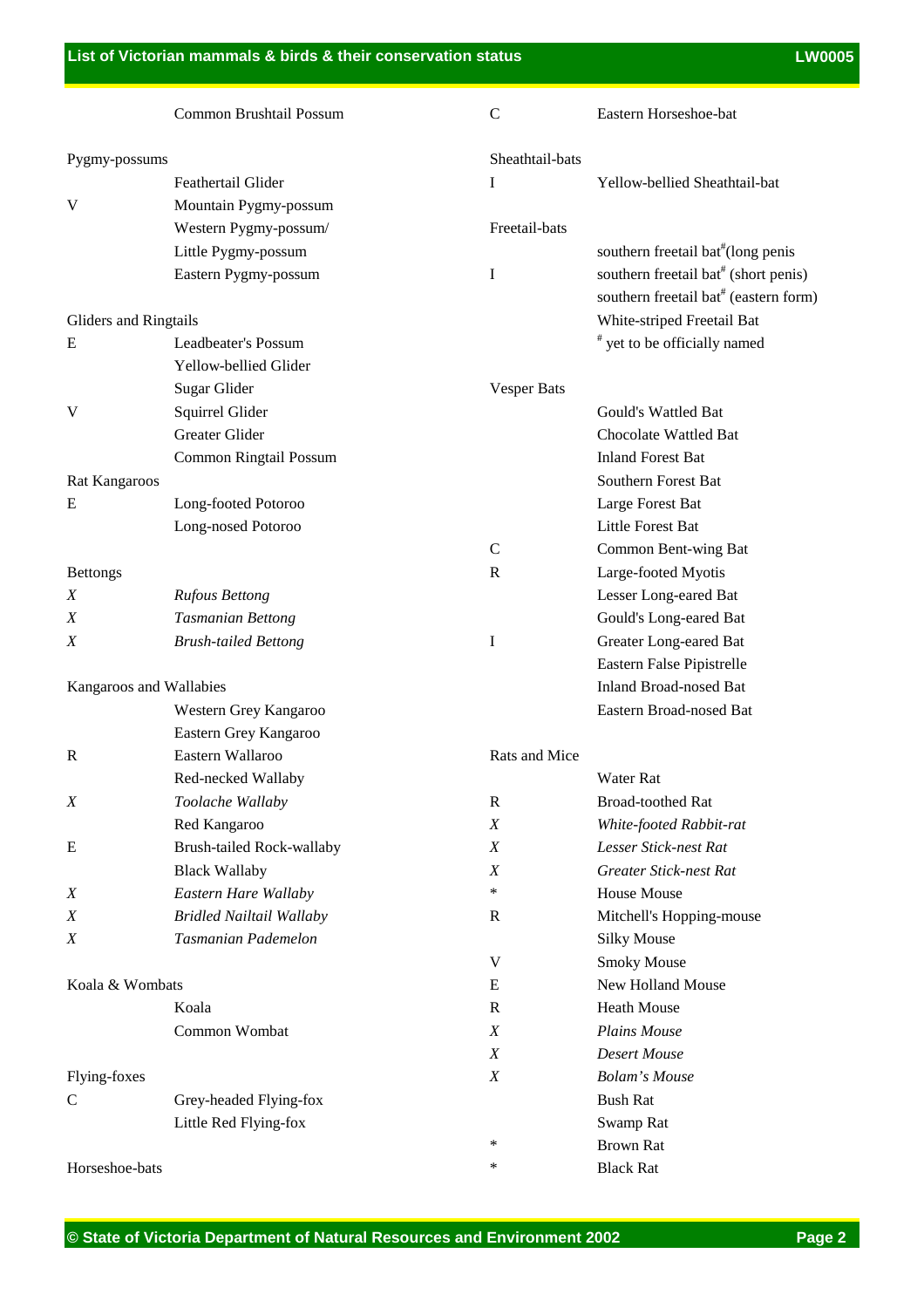|               |                       |                           | I                         | <b>Bittern</b>     | Australasian                 |
|---------------|-----------------------|---------------------------|---------------------------|--------------------|------------------------------|
|               | Introduced carnivores |                           | $\mathbb{R}$              |                    | Little                       |
| I             | Dingo                 |                           | $\mathbf R$               |                    | <b>Black</b>                 |
| ∗             | Dog                   |                           | $\mathbf V$               | Black-             | Glossy                       |
| ∗             | Fox                   |                           |                           | Cockatoo           |                              |
| ∗             | Cat                   |                           | $\mathbf E$               |                    | Red-tailed                   |
| ∗             | Pig                   |                           |                           |                    | Yellow-tailed                |
|               |                       |                           | $\ast$                    | Blackbird          | Common                       |
|               | Introduced herbivores |                           |                           | <b>Blue Bonnet</b> |                              |
| $\ast$        | Horse                 |                           |                           | <b>Boobook</b>     | Southern                     |
| ∗             |                       | European Cattle           |                           | Bowerbird          | Satin                        |
| ∗             | Goat                  |                           | E                         |                    | Spotted                      |
| ∗             | Sheep                 |                           | ${\bf E}$                 | <b>Bristlebird</b> | Eastern                      |
| ∗             | <b>Fallow Deer</b>    |                           | $\mathbb{R}$              |                    | Rufous                       |
| ∗             | Red Deer              |                           | $\mathbb{R}$              | <b>Brolga</b>      |                              |
| ∗             | Hog Deer              |                           |                           |                    |                              |
| ∗             | Sambar                |                           |                           | Bronze-            | Horsfield's                  |
| ∗             | <b>Brown Hare</b>     |                           |                           | Cuckoo             |                              |
| ∗             |                       | European Rabbit           |                           |                    | Shining                      |
|               |                       |                           |                           | Bronzewing         | <b>Brush</b>                 |
|               | Some marine mammals   |                           |                           |                    | Common                       |
| $\mathcal{C}$ |                       | Australian Fur Seal       |                           | Budgerigar         |                              |
|               | Leopard Seal          |                           |                           | Bushlark,          | Singing                      |
| Ε             |                       | Southern Right Whale      | E                         | Bustard,           | Australian                   |
|               |                       | Sperm Whale               |                           | Butcherbird        | Grey                         |
| Ε             | <b>Blue Whale</b>     |                           |                           |                    | Pied                         |
| Ε             |                       | Humpback Whale            |                           | Button-quail       | Little                       |
|               |                       | Common Dolphin            |                           |                    | Painted                      |
|               |                       | <b>Bottlenose Dolphin</b> | I                         |                    | Red-chested                  |
|               |                       |                           |                           | Chat               | Crimson                      |
|               |                       |                           |                           |                    | Orange                       |
| <b>Birds</b>  |                       |                           |                           | Chough             | White-fronted                |
|               |                       |                           |                           |                    | White-winged                 |
|               | Albatross             | Black-browed              |                           | Cicadabird         |                              |
|               |                       | Shy                       |                           | Cisticola,         | Golden-headed                |
|               |                       | Wandering                 |                           | Cockatiel          |                              |
|               |                       | Yellow-nosed              |                           | Cockatoo,          | Gang-gang                    |
|               |                       |                           | $\ensuremath{\mathbf{V}}$ |                    | Major Mitchell's             |
|               |                       |                           |                           |                    | Sulphur-crested              |
| $\mathbf R$   | Apostlebird           |                           |                           | Coot,              | Eurasian                     |
|               | Avocet                | Red-necked                |                           | Corella,           | Little                       |
|               | <b>Babbler</b>        | Chestnut-crowned          |                           |                    | Long-billed                  |
|               |                       | Grey-crowned              |                           | Cormorant,         | Great                        |
| E             |                       |                           |                           |                    | Little Black                 |
|               |                       | White-browed              |                           |                    | Little Pied                  |
|               | Bee-eater             | Rainbow                   | $\mathbf C$               |                    | Pied                         |
|               | Bellbird              | Crested                   | $\mathsf{C}$              |                    | <b>Black-faced Cormorant</b> |
|               |                       |                           |                           | Crake              | Australian                   |

Ē,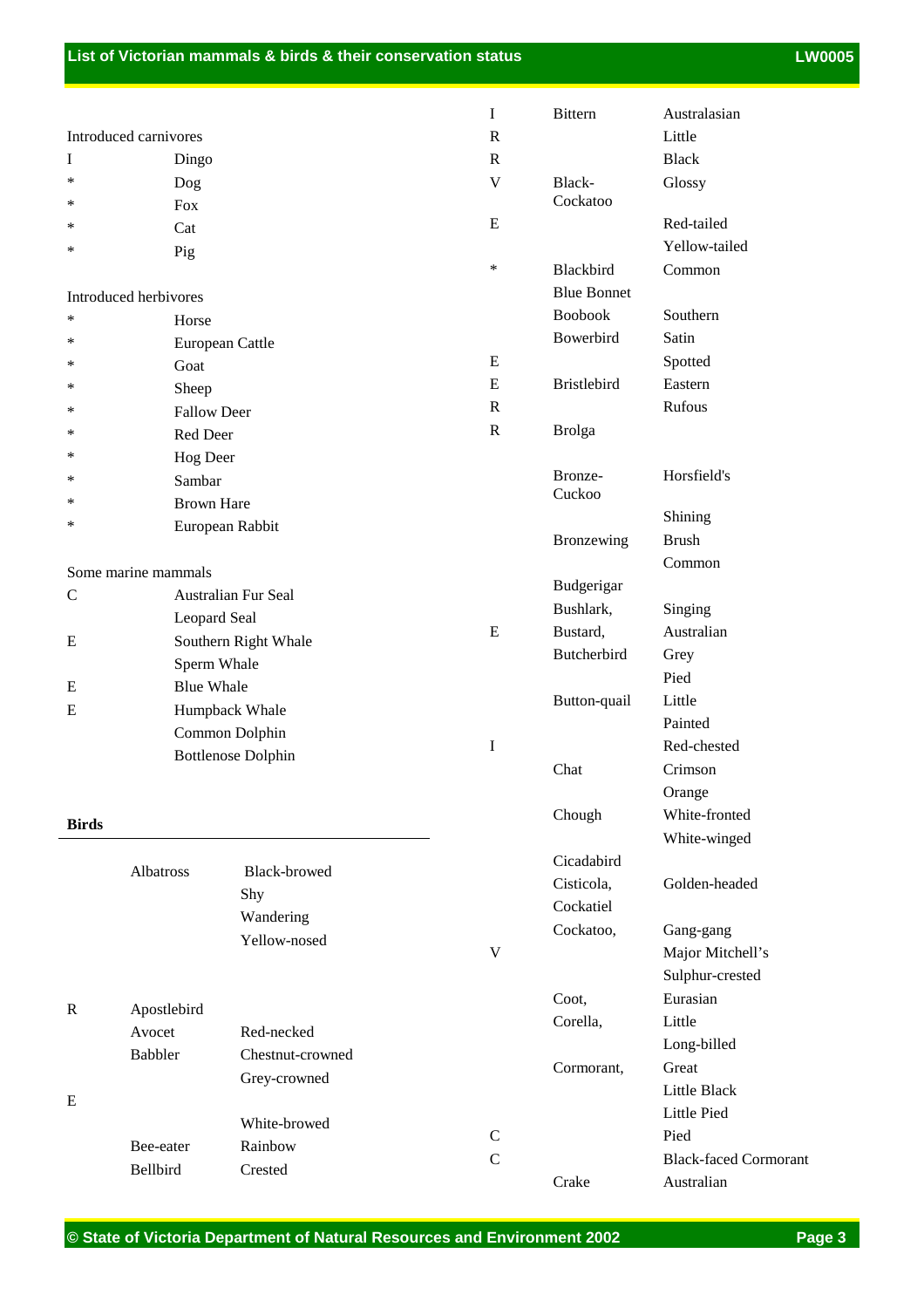| $\mathbf I$               |                | Baillon's          |               |              | Grey                 |
|---------------------------|----------------|--------------------|---------------|--------------|----------------------|
|                           |                | Spotless           |               | Fantail      | Rufous               |
|                           | Crow           | Little             |               |              | Rufous               |
|                           | Cuckoo         | Black-eared        |               | Field-wren   | Striated             |
|                           |                | <b>Brush</b>       |               |              | Zebra                |
|                           |                | Fan-tailed         |               | Finch,       | Red-browed           |
|                           |                | Pallid             |               |              | Beautiful            |
|                           | Cuckoo-shrike  | <b>Black-faced</b> |               | Firetail,    | Diamond              |
| $\mathbb{R}$              |                | Ground             |               |              | Leaden               |
|                           |                | White-bellied      |               | Flycatcher,  | Restless             |
| ${\tt R}$                 | Curlew         | Eastern            |               |              | Satin                |
|                           | Currawong      | Grey               |               | Friarbird,   | Little               |
|                           |                | Pied               |               |              | <b>Noisy</b>         |
| $\mathsf{C}$              | Darter         |                    |               | Frogmouth    | Tawny                |
| $\mathcal{C}$             | Diving-Petrel, | Common             |               | Galah        |                      |
|                           | Dollarbird     |                    | $\mathbf C$   | Gannet       | Australasian         |
|                           | Dotterel       | Inland             | $\mathbf R$   |              | Cape                 |
|                           |                | Red-kneed          |               | Gerygone     | <b>Brown</b>         |
|                           | Dove           | Diamond            |               |              | Western              |
|                           |                | Peaceful           |               |              | White-throated       |
| $\mathbb{R}$              | Duck           | Blue-billed        |               | Giant-Petrel | Northern             |
| R                         |                | Freckled           |               |              | Southern             |
|                           |                | Hardhead           |               | Godwit       | Bar-tailed           |
|                           |                |                    |               |              |                      |
|                           |                | Australian Wood    | $\ast$        |              | Black-tailed         |
|                           |                | Musk               |               | Goldfinch    | European             |
|                           |                | Pacific Black      | $\mathbf R$   | Goose        | Cape Barren          |
|                           |                | Plumed Whistling   | $\bf I$       |              | Magpie               |
|                           |                | Pink-eared         |               | Goshawk      | <b>Brown</b>         |
|                           | Eagle          | Little             | $\mathbf R$   |              | Grey                 |
|                           |                | Wedge-tailed       |               | Grassbird    | Little               |
|                           | Egret          | Cattle             | $\mathbf V$   | Grasswren    | Striated             |
|                           |                | Eastern Reef       |               | Grebe        | Australasian         |
| $\mathbf C$               |                | Great              |               |              | <b>Great Crested</b> |
| $\mathbf C$               |                | Intermediate       |               |              | Hoary-headed         |
| $\mathcal{C}$             |                | Little             | $\ast$        | Greenfinch   | European             |
|                           | Emu            |                    |               | Greenshank   |                      |
| $\boldsymbol{\mathrm{V}}$ | Emu-wren,      | Mallee             | $\mathcal{C}$ | Gull         | Kelp                 |
|                           |                | Southern           | $\mathbf C$   |              | Pacific              |
|                           | Fairy-wren     | Splendid           |               |              | Silver               |
|                           |                | Superb             |               | Hardhead     |                      |
|                           |                | Variegated         |               | Harrier      | Marsh                |
|                           |                | White-winged       |               |              | Spotted              |
| $\mathbf R$               | Falcon         | <b>Black</b>       |               | Heron        | Pacific              |
|                           |                | <b>Brown</b>       | $\mathbf C$   |              | Nankeen Night        |
| $\mathbf V$               |                | Grey               |               |              | Striated             |
|                           |                | Peregrine          |               |              | White-faced          |
|                           |                | Australian Hobby   |               | Hobby        | Australian           |
|                           |                |                    |               |              |                      |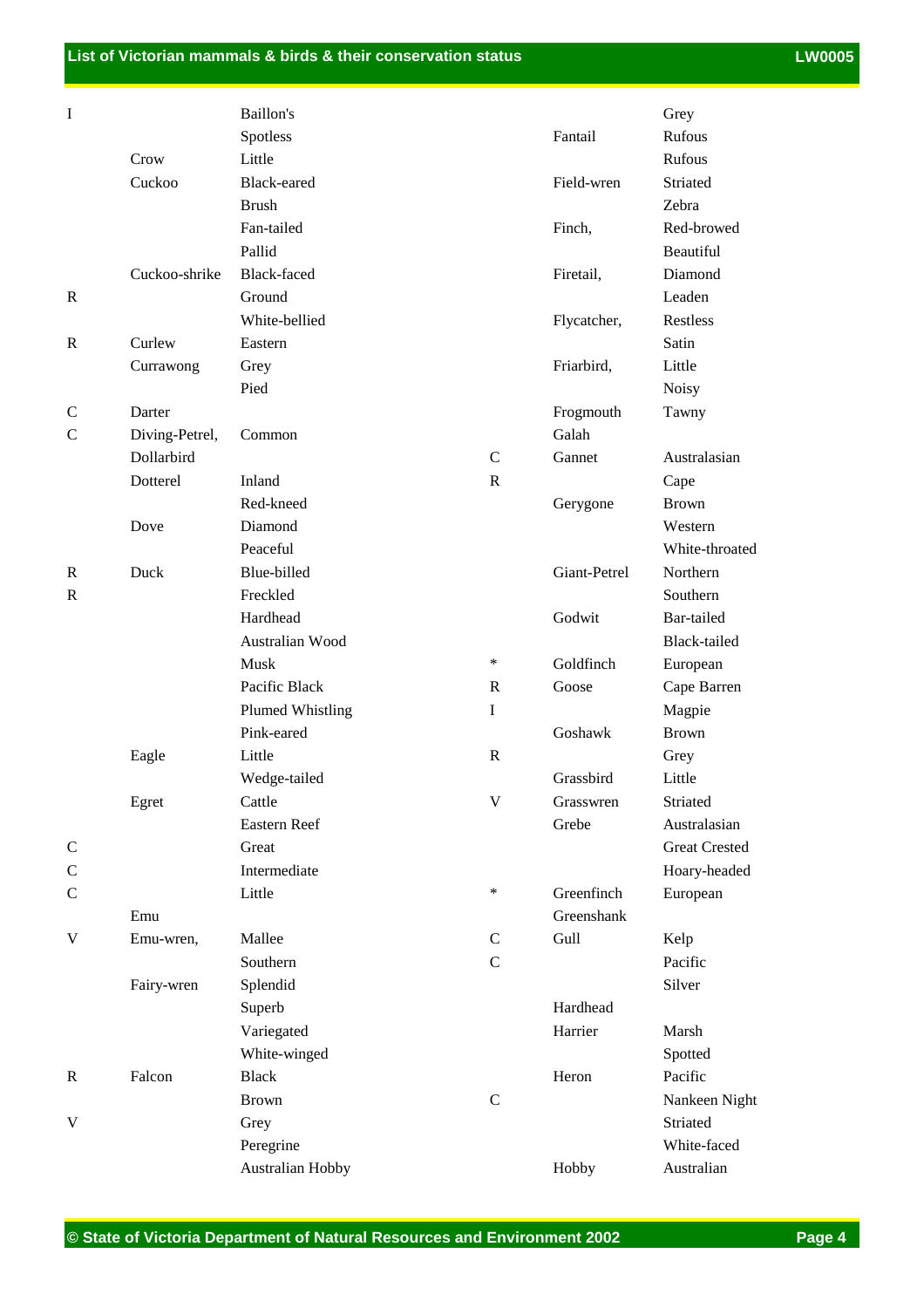### **List of Victorian mammals & birds & their conservation status LEGEN CONSTRANTING CONSTRANTING CONSTRANTING CONSTRANTING CONSTRANTING CONSTRANTING CONSTRANTING CONSTRANTING CONSTRANTING CONSTRANTING CONSTRANTING CONSTRAN**

|               | Honeyeater   | <b>Black</b>         |              | Lapwing        | <b>Banded</b>          |
|---------------|--------------|----------------------|--------------|----------------|------------------------|
|               |              | <b>Black-chinned</b> |              |                | Masked                 |
|               |              | Blue-faced           |              | Lorikeet,      | Little                 |
|               |              | Brown-headed         |              |                | Musk                   |
|               |              | Crescent             |              |                | Purple-crowned         |
|               |              | Fuscous              |              |                | Rainbow                |
| R             |              | Grey-fronted         |              | Lyrebird,      | Superb                 |
| E             |              | #Helmeted            |              | Magpie,        | Australian             |
|               |              | Lewin's              |              | Magpie Lark,   |                        |
|               |              | New Holland          | $\ast$       | Mallard        |                        |
| $\mathbb{R}$  |              | Painted              | V            | Malleefowl     |                        |
|               |              | Pied                 |              | Martin         | Fairy                  |
|               |              | Purple-gaped         |              |                | Tree                   |
| E             |              | Regent               |              | Miner          | <b>Bell</b>            |
|               |              | Scarlet              | E            |                | Black-eared            |
|               |              | Singing              |              |                | <b>Noisy</b>           |
|               |              | Spiny-cheeked        |              |                | Yellow-throated        |
|               |              | Striped              |              | Mistletoebird  |                        |
|               |              | Tawny-crowned        |              | Monarch        | <b>Black-faced</b>     |
|               |              | White-eared          |              | Moorhen        | Dusky                  |
|               |              | White-fronted        | $\ast$       | Myna           | Common                 |
|               |              | White-naped          |              | Native-hen     | <b>Black-tailed</b>    |
|               |              | White-plumed         |              | Needletail     | White-throated         |
|               |              | Yellow-faced         |              | Nightjar       | Spotted                |
|               |              | Yellow-plumed        |              |                | White-throated         |
|               |              | Yellow-tufted        |              | Oriole         | Olive-backed           |
|               | Hylacola     | Chestnut-rumped      |              | Osprey         |                        |
|               |              | Shy                  | $\mathbb{R}$ | Owl            | <b>Barking</b>         |
| $\mathcal{C}$ | Ibis         | Glossy               |              |                | Barn                   |
|               |              | Australian White     | $\mathbb{R}$ |                | Masked                 |
|               |              | Straw-necked         | $\mathbf R$  |                | Powerful               |
|               | Jaeger       | Arctic               | $\mathbb{R}$ |                | Sooty                  |
|               |              | Pomarine             |              |                | Southern Boobook       |
|               | Jacky Winter |                      |              | Owlet-nightjar | Australian             |
|               | Kestrel,     | Australian           |              | Oystercatcher  | Pied                   |
|               | King-Parrot, | Australian           |              |                | Sooty                  |
|               | Kingfisher   | Azure                |              | Pardalote,     | Spotted                |
|               |              | Red-backed           |              |                | Striated               |
|               |              | Sacred               |              |                | Yellow-rumped          |
|               | Kite         | <b>Black</b>         |              | Parrot,        | <b>Australian King</b> |
|               |              | Black-shouldered     |              |                | <b>Blue Bonnet</b>     |
| R             |              | Letter-winged        |              |                | Blue-winged            |
| V             |              | Square-tailed        |              |                | Elegant                |
|               |              | Whistling            | $\mathbb{R}$ |                | Ground                 |
|               | Knot         | Great                |              |                | Mallee Ringneck        |
|               |              | Red                  |              |                | Mulga                  |
|               | Kookaburra   | Laughing             | X            |                | Night                  |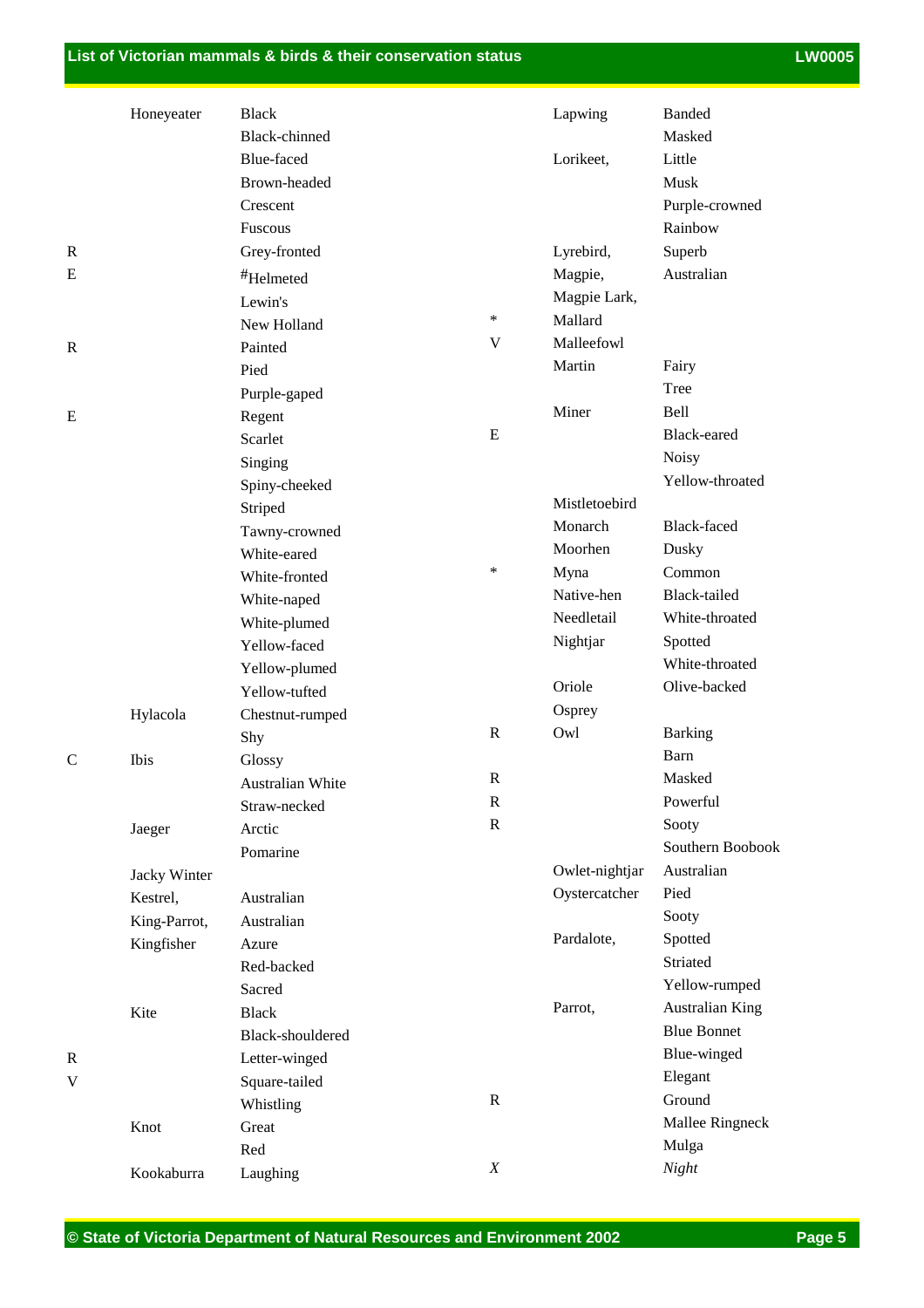## **List of Victorian mammals & birds & their conservation status LEGEN CONSTRANTING CONSTRANTING CONSTRANTING CONSTRANTING CONSTRANTING CONSTRANTING CONSTRANTING CONSTRANTING CONSTRANTING CONSTRANTING CONSTRANTING CONSTRAN**

| Ε             |                  | Orange-bellied        |              |                               | Flame                        |
|---------------|------------------|-----------------------|--------------|-------------------------------|------------------------------|
|               |                  | Red-rumped            |              |                               | Hooded                       |
| V             |                  | Regent                |              |                               | Pink                         |
| V             |                  | Superb                |              |                               | Red-capped                   |
| E             |                  | Swift                 |              |                               | Rose                         |
| R             |                  | Turquoise             |              |                               | Scarlet                      |
| $\mathcal{C}$ | Pelican          | Australian            |              | Rosella                       | Crimson                      |
|               | Penguin          | Little                |              |                               | Eastern                      |
|               | Petrel           | Blue                  |              |                               | Yellow                       |
|               |                  | Cape                  |              | Ruff                          |                              |
|               |                  | Great-winged          |              | Sanderling                    |                              |
|               |                  | White-headed          |              | Sandpiper                     | Broad-billed                 |
|               | Phalarope        | Red-necked            |              |                               | Common                       |
|               | Pigeon           | Crested               |              |                               | Cox's                        |
| ∗             |                  | Feral                 |              |                               | Curlew                       |
|               |                  |                       |              |                               | Marsh                        |
|               | Pilotbird        | Wonga                 |              |                               | Pectoral                     |
|               |                  | Richard's             |              |                               |                              |
| V             | Pipit<br>Plains- |                       |              |                               | Sharp-tailed<br>Terek        |
|               | wanderer         |                       |              |                               | Wood                         |
|               | Plover           | <b>Black-fronted</b>  |              | Scrub-robin                   | Southern                     |
|               |                  | Double-banded         |              | Scrubwren                     |                              |
|               |                  | Grey                  |              |                               | Large-billed<br>White-browed |
| V             |                  | Hooded                | $\mathbb{R}$ |                               | White-bellied                |
|               |                  | Large Sand            |              | Sea-Eagle<br>Shearwater       | Flesh-footed                 |
|               |                  | Lesser Golden         |              |                               | Fluttering                   |
|               |                  | Mongolian             |              |                               | Hutton's                     |
|               |                  | Oriental              |              |                               | Short-tailed                 |
|               |                  | Red-capped            |              |                               |                              |
|               | Pratincole       | Australian            |              | Shelduck,                     | Sooty<br>Australian          |
|               | Prion            | Antarctic             |              | Shoveler,                     | Australasian                 |
| $\mathsf{C}$  |                  | Fairy                 |              |                               |                              |
|               |                  | Lesser Broad-billed   |              | Shrike-thrush,<br>Shrike-tit, | Grey<br>Crested              |
|               |                  | Slender-billed        |              | Silvereye                     |                              |
|               | Quail            | <b>Brown</b>          |              | Sittella                      | Varied                       |
| $\mathbf R$   |                  | King                  |              | Skua                          | Great                        |
|               |                  | Stubble               | $\ast$       |                               |                              |
|               | Quail-thrush     | Chestnut              |              | Skylark                       | Latham's                     |
|               |                  | Spotted               | $\mathbf R$  | Snipe                         | Painted                      |
|               | Rail             | Buff-banded           |              |                               |                              |
| $\mathbf R$   |                  | Lewin's               |              | Songlark                      | <b>Brown</b><br>Rufous       |
|               | Raven,           | Australian            | $\ast$       |                               |                              |
|               |                  | Forest                | $\ast$       | Sparrow                       | Eurasian Tree                |
|               |                  | Little                |              |                               | House                        |
| V             | Redthroat        |                       |              | Sparrowhawk                   | Collared                     |
|               | Ringneck         | Australian            |              | Spinebill                     | Eastern                      |
|               | Robin            | <b>Eastern Yellow</b> | $\mathsf{C}$ | Spoonbill                     | Royal                        |
|               |                  |                       |              |                               | Yellow-billed                |